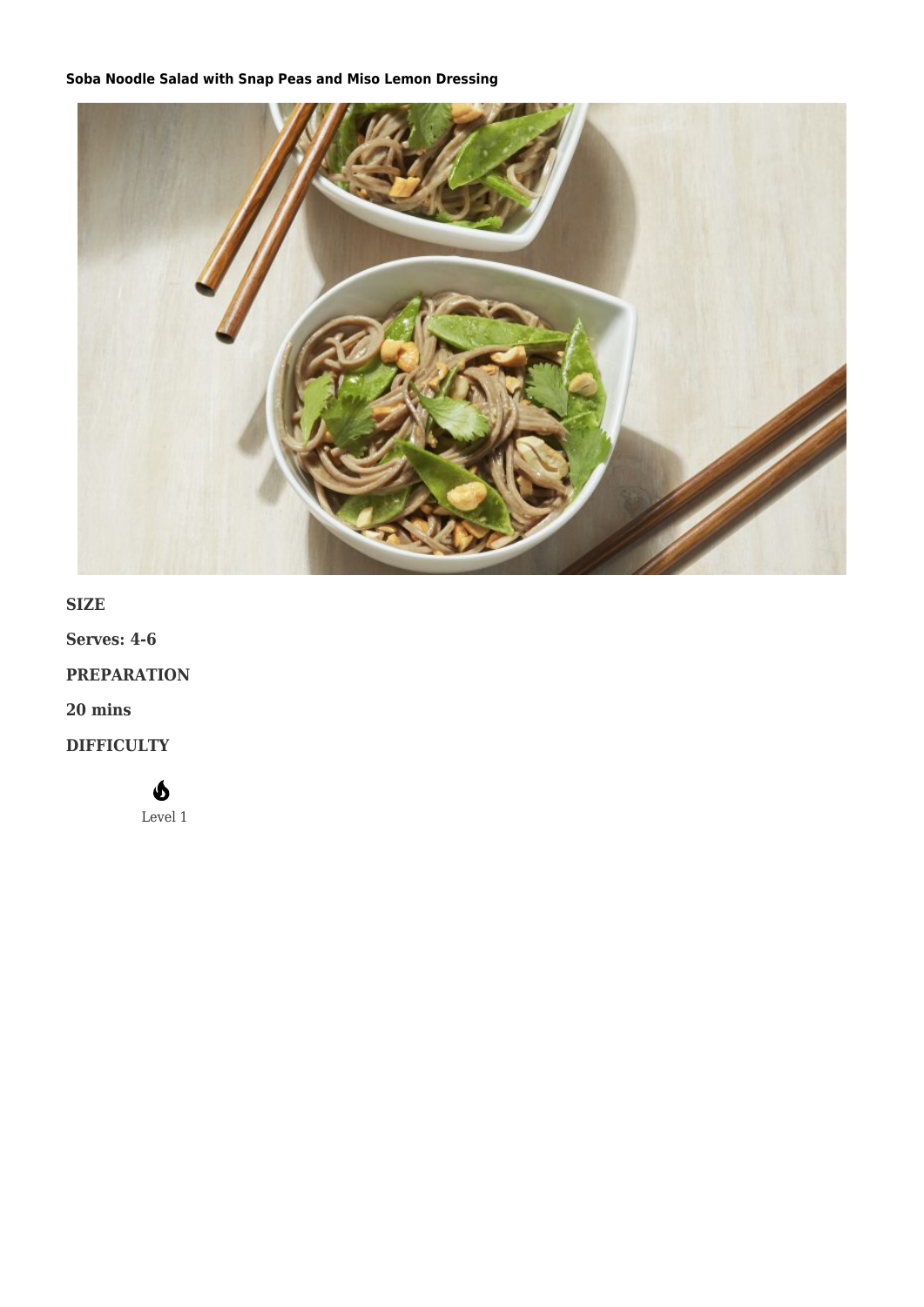

This soba noodle salad is great for lunch dinner or a small little snack! Simply, boil the soba noodles, mix a few ingredients with [Not Just Salad Dressing](https://notjust.co/products/not-just-salad-dressing-3-pack) and you've got an instantly flavorful sauce. The snap peas and peanuts add an automatic crunch and the cilantro adds a pop of freshness. Enjoy this soba noodle salad warm or enjoy cold the next day (makes great leftovers)!

## **Ingredients**

**10** oz buckwheat soba noodles

**⅓ – ½** cup [not just salad dressing](https://notjust.co/products/not-just-capsule-collection)

**2** Tbsp sesame oil, plus more to serve

2 tsp [soy sauce](https://notjust.co/products/not-just-pasta-sauce?variant=31482920271934)

**½** cup snap peas, plus more to serve, cut in half on the bias

**¼** cup cashews, roughly chopped, to serve

sesame seeds, to serve

## **Process**

**1**

 $\overline{1}$ 

**In a large pot, cook the soba noodles according to package instructions. Once tender, drain and rinse under cold water (to stop their cooking process). Meanwhile, in a large bowl, whisk the miso dressing, sesame oil, and soy sauce until combined.**